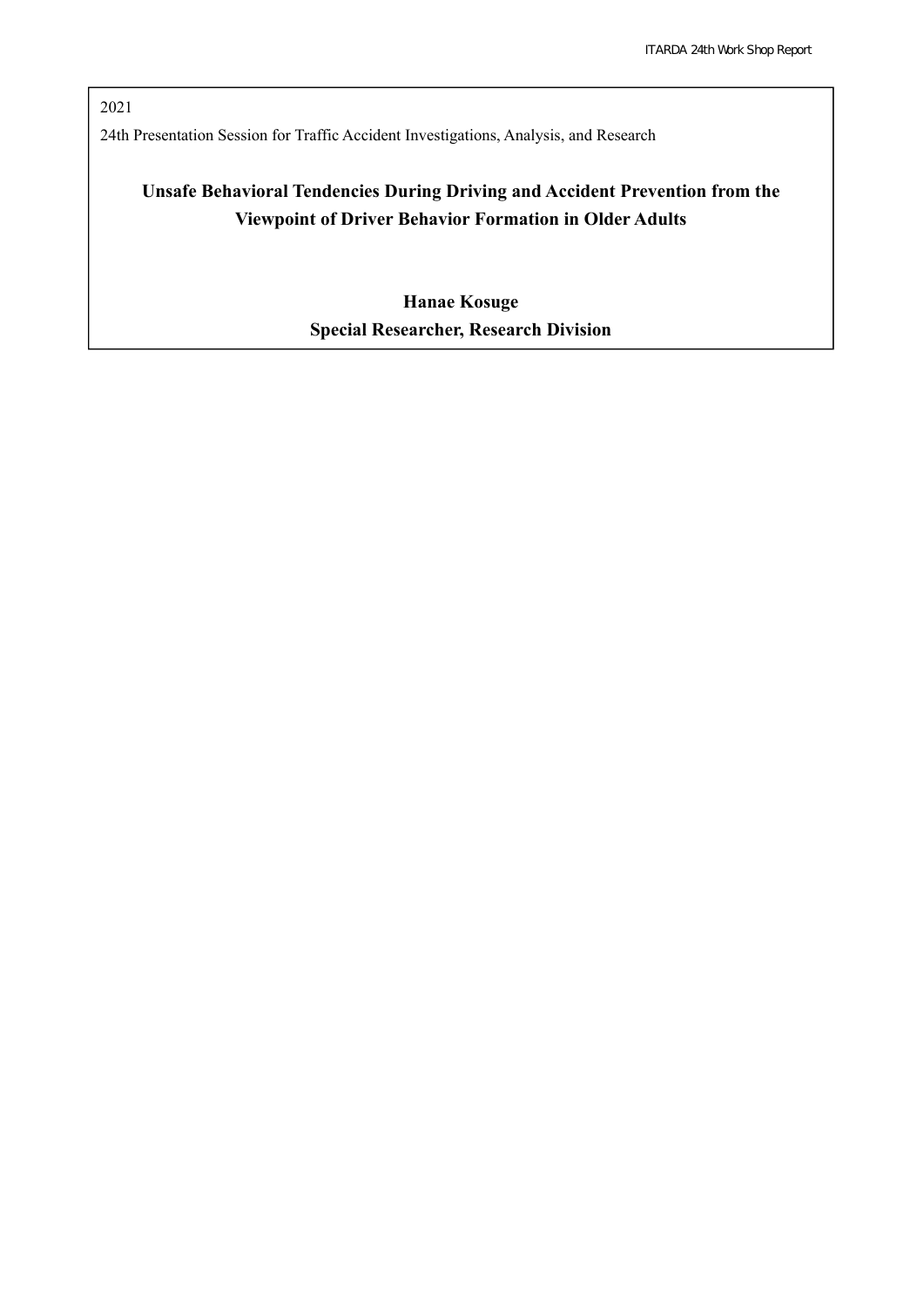# **1. Background of research and purpose**

Despite having a decreasing overall population, Japan's population of those aged 65 and older is increasing<sup>1)</sup>, as are the number of license holders aged 75 and older<sup>2)</sup>. In super-aging societies such as that of Japan, serious accidents caused by older adult drivers are also occurring, requiring the need for more effective measures aimed at older adult drivers.

The Institute for Traffic Accident Research and Data Analysis (hereinafter, ITARDA) conducted joint research<sup>3)</sup> in collaboration with the Driver's License Department of the Chiba Prefectural Police Headquarters aimed at establishing measures for older adult drivers. As part of this research, they collected data regarding approximately 9,000 participants of driver training courses for older adults (hereinafter, "the training") held in Chiba Prefecture, including data such as "Driving Frequency Questionnaires"4) (hereinafter, "questionnaires") and "Driving Behavior Observation Records"5) (hereinafter, "observation records"). Afterwards, analysis was performed on driving behaviors deemed as unsafe by evaluators during actual driving performed by older adult drivers, such as driving behaviors evaluated as "dangerous" or "requiring attention"<sup>6)</sup>. However, reasons as to why such unsafe driving behaviors are formed in older adults was not considered.

In preventing accidents by older adult drivers, it is important to consider accident prevention measures aimed at older adult drivers themselves in order to help them avoid unsafe behavior and drive safely. For that purpose, research aimed at organizing approaches to systematic accident prevention (Fig. 2) and dependent upon the contexts in which unsafe behavior by older adult drivers is formed is necessary. By gaining an empirical understanding of unsafe behavioral tendencies exhibited by older adult drivers and asking why such unsafe behaviors are formed, this research considers what kinds of support for safe driving, such as "educational support" and "technical support", are appropriate for preventing such unsafe behavior before it occurs. In other words, there is a need for systematic research that sequentially studies methods of supporting safe driving in terms of expressed unsafe behavioral tendencies and responses therefor by focusing on the contexts in which unsafe behavior is formed.

In this research, using unsafe behavioral tendencies observed during actual vehicle driving by older adult drivers as revealed in previous studies<sup>3)6)</sup> in which unsafe behavior data from approximately 5,400 individuals was used, approaches of supporting safe driving were considered based on the contexts in which unsafe behaviors were formed and from the perspective of psychology. Specifically, an attempt was made to systematically organize what unsafe behaviors are affected by aging-related changes and driving experience by assuming the context in which older adult drivers form unsafe behaviors and by associating those contexts with unsafe behavioral tendencies and measures for supporting safe driving (Fig. 2).

In this manuscript, unsafe behavior is defined as "older adult driving behavior evaluated by the training instructor as being "dangerous", "requiring attention", "inappropriate", etc."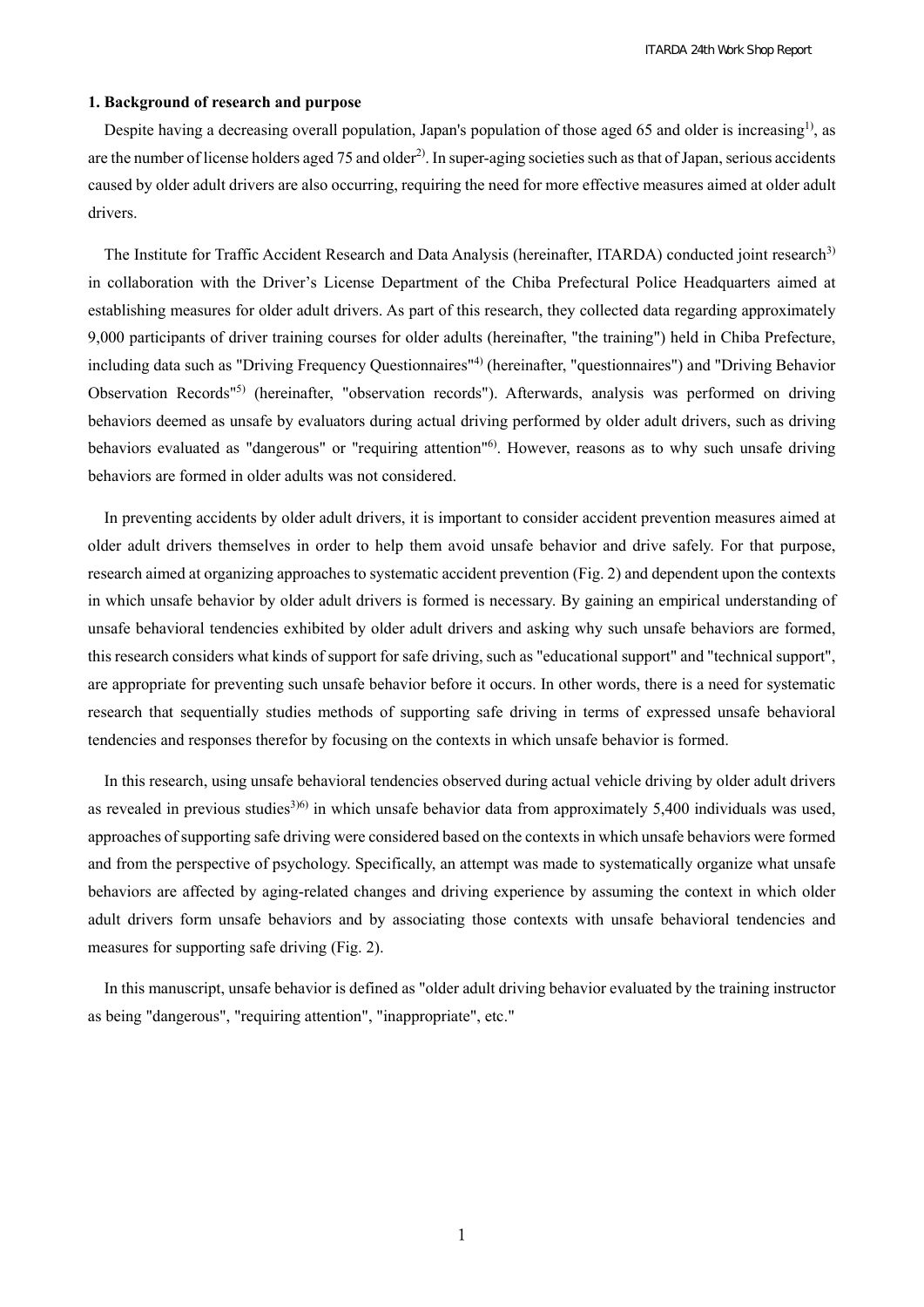# **2. Method**

#### **2-1. Analysis data**

As subjects for this research, participants in training performed in Chiba Prefecture between September 2018 and September 2019 were used, with the analysis data consisting of a database (with information on 8,928 individuals) which matched training data made up of diagnosis forms and questionnaires.

# **2-2. Unsafe behavior data**

During the on-road driving portion of the training, any time driving school instructors observed or





evaluated driving as being "dangerous", "requiring attention", or "inappropriate", they would make entries such as "disregarding traffic signal" or "failure to make safety check" into the remarks column for each item in the diagnosis form (Fig. 1) as they saw fit. During this research, words or phrases related to unsafe behavior were extracted from this descriptive data to generate unique detailed items, with detailed items used only by specific driving schools being excluded. In the end, there were 78 detailed items for unsafe behavior in the unsafe behavior data (binary data consisting of Applicable: 1/Not applicable: 0).

#### **3. Unsafe behavioral tendencies in older adult drivers**

# **3-1. Consolidation of detailed items for unsafe behavior by grouping**

In order to consolidate the 78 detailed items for unsafe behavior  $(N = 5,477)$ , the Euclidean distance was calculated from the tetrachoric correlation coefficient between all detailed items, hierarchical cluster analysis of variable classification was performed using Ward's method, after which a tree diagram was created from the obtained matrix. Clusters were cut at a distance obtained from the four factors<sup>6)</sup> obtained via factor analysis using the same data and a theoretical interpretation of driving behavior. In this manner, unsafe behaviors by older adult drivers were consolidated into seven types by individually grouping detailed items most resembling corresponding patterns for behavior-related detailed items in order (see prior research<sup>3)6)</sup> for details on the analysis performed in 3-1).

#### **3-2. Understanding how unsafe behavioral tendencies are classified**

In order to understand the each of the unsafe behavioral (cluster) tendencies summarized in 3-1, the ratio of those individuals who corresponded to even one of the behavior-related detailed items (some individuals corresponded to multiple items) that make up each cluster was calculated. Correspondence analysis was conducted on the relationships between questions on the questionnaire (regarding "driving frequency", "vehicle type" and "transmission type (AT/MT)") and each cluster on the premise that the unsafe behaviors by older adult drivers are formed in response to individual driving experiences (unsafe driving knowledge and schema). In addition, a chisquare test was performed on the relationship between the "age" entered into the questionnaire, as well as "results of the cognitive function test<sup>7)</sup>", and each cluster on the premise that unsafe behavior is formed in response to agingrelated changes (decline in memory, etc.).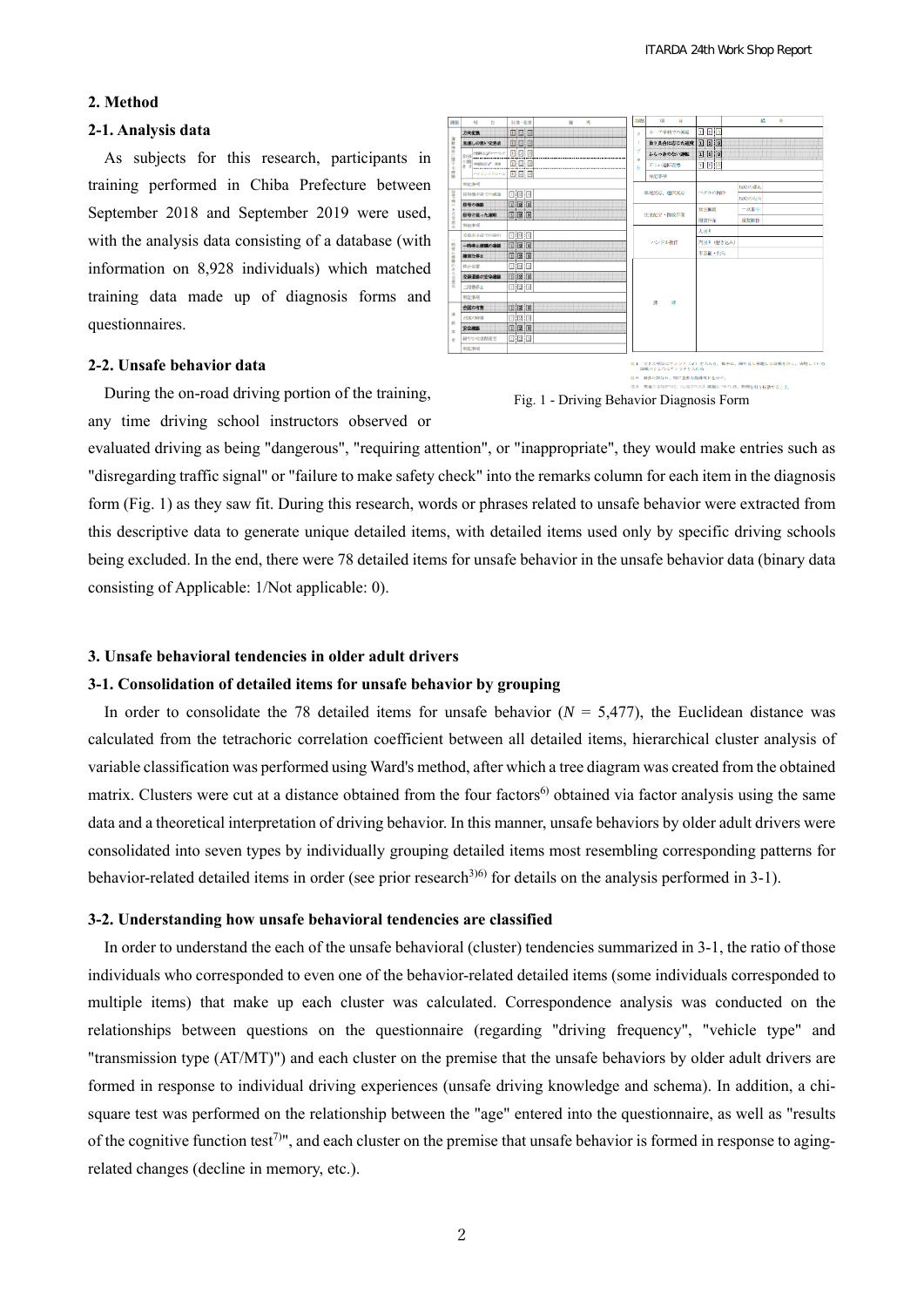From the results of the above categorical data analysis performed for each cluster, tendencies characterized as unsafe behavior were organized and named based on prior findings. Unsafe behavioral tendencies include (1) "Selfstyled driving strategies" consisting of 10 detailed items, (2) "Performing of inappropriate actions" consisting of 6 detailed items, (3) "Automation of habitual actions" consisting of 9 detailed items, (4) "Failure to grasp traffic situations" consisting of 9 detailed items, (5) "Failure to perform necessary actions/procedures" consisting of 23 detailed items, (6) "Failure to perform line-of-sight operation" consisting of 9 detailed items, and (7) "Delayed or forgotten reactions" consisting of 12 detailed items (see prior research<sup>3)6)</sup> for details on the analysis performed in 3-2).

#### **4. Unsafe behavioral tendencies and accident prevention as seen from older adult driver behavior formation**

This manuscript considered what effects past driving experience and aging have on the formation of unsafe behaviors by older adult drivers using psychological knowledge. This was done by first assuming three contexts for the formation of unsafe behavior. The assumed three contexts were then correlated with seven unsafe behavioral tendencies before organizing the contexts for behavior formation to determine how the unsafe behavioral tendencies organized in 3-2 are formed, before considering approaches to accident prevention that help older adult drivers avoid unsafe behavior while instead conducting safe behavior.

### **4-1. Contexts for the formation of unsafe behavior by older adult drivers**

Although driving is performed using skills acquired during past driving experiences, these driving skill are thought to be hierarchical<sup>8)</sup>. It is thought that vehicle operation skills (positioned at the bottom under "Context of behavior formation" in Fig. 2) are first acquired, after which skills for adapting to traffic situations (positioned in the middle under "Context of behavior formation" in Fig. 2) are acquired. From this, it is thought that unsafe behavior by older adult drivers is related to problems with these two driving skills.

Also, driving skills are behaviors formed through learning, with an individual's driving style being created through accumulated driving experience. From this, it is thought that unsafe behavior by older adult drivers is also related to problems with driving styles acquired through past driving experience.



Fig. 2 - Unsafe behavioral tendencies and support for safe driving depending on context of behavior formation

Furthermore, driving is supported by various mental and physical functions such as cognitive function, sensory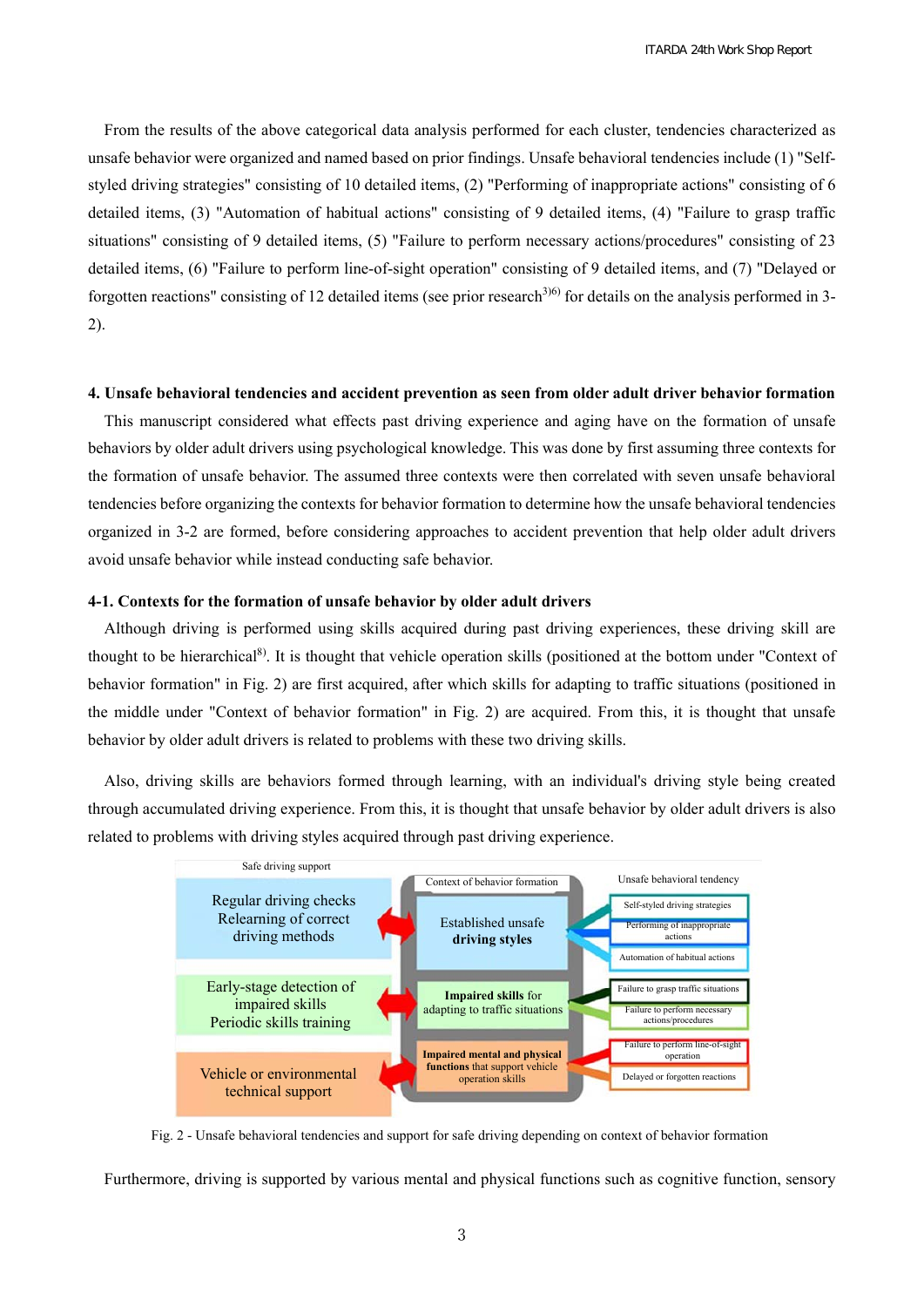function, and muscular strength, which decline with age, although differences exist between individuals. For this reason, it can also be assumed that problems with mental and physical functions that decline with age and which may have an effect on driving skills are a factor in unsafe behavior by older adult drivers.

As seen above, two driving skills, driving style, and three types of aging-related changes are to be considered factors in the formation of unsafe behavior by older adult drivers, for which the three contexts of behavior formation in Fig. 2 are assumed.

From the viewpoint of driving skills, the skilled behavior at the basic level of moving a vehicle is thought to be closely connected to mental and physical functions, for which "impaired mental and physical functions that support vehicle operation skills (Fig. 2)" was assumed to be the context in which unsafe behavior is formed. In addition, the skilled behavior at the level of adapting to traffic situations while driving is thought to not only be influenced by decreased cognitive function, which is required for grasping such situations, but also by impaired driving skills caused by decreased driving frequencies, for which "impaired skills for adapting to traffic situations (Fig. 2)" was assumed to be the context for the formation of unsafe behavior by older adult drivers. Furthermore, from the viewpoint of driving style, when considering individual driving experience (unsafe driving knowledge and ideas), it was assumed that unsafe behavior is formed due to "established unsafe driving styles (Fig. 2)" that were established over many years of driving experience.

# **4-2. Unsafe behavior due to established unsafe driving styles and support for safe driving**

As found in this research, driving which exhibits "self-styled driving strategies" in which behavioral habits acquired through daily driving are strongly expressed, the "performing of inappropriate actions" due to appropriate knowledge, such as how to proceed through intersections, not having been established, and the "automation of habitual actions" due to manners of operational behavior or unique cognition resulting from having driven LL-sized vehicles, etc., are assumed to be influenced by strongly organized and inappropriate driving styles acquired over the course of daily driving experience and are considered to be unsafe behavior representative of a person's own driving style.

These unsafe behaviors are thought to be formed with "established unsafe driving styles (Fig. 2)" as a context, and it is thought that driving risks such as these can be reduced by re-learning correct and safe driving methods at a stage where such behavior can be corrected. Accordingly, a conceivable approach for supporting safe driving is to check drivers daily driving behavior and have them acquire correct driving behavior and relearn said methods before unsafe behavior becomes set in place from middle age.

# **4-3. Unsafe behavior due to impaired skills for adapting to traffic situations and support for safe driving**

Driving which exhibits a "failure to grasp traffic situations" due to the effects of decreased driving frequency, or a "failure to perform necessary actions/procedures" in which dangerous behavior appears during general driving due to multiple effects such as decreased cognitive function or decreased driving frequency, is thought to be caused by problems with driving knowledge (schema) used for responding to situations and acquired through learning, or due to problems with skills for adapting to traffic situations, and is assumed to be unsafe behavior at the level of adapting to traffic situations.

These types of unsafe behavior are thought to be formed with "impaired skills for adapting to traffic situations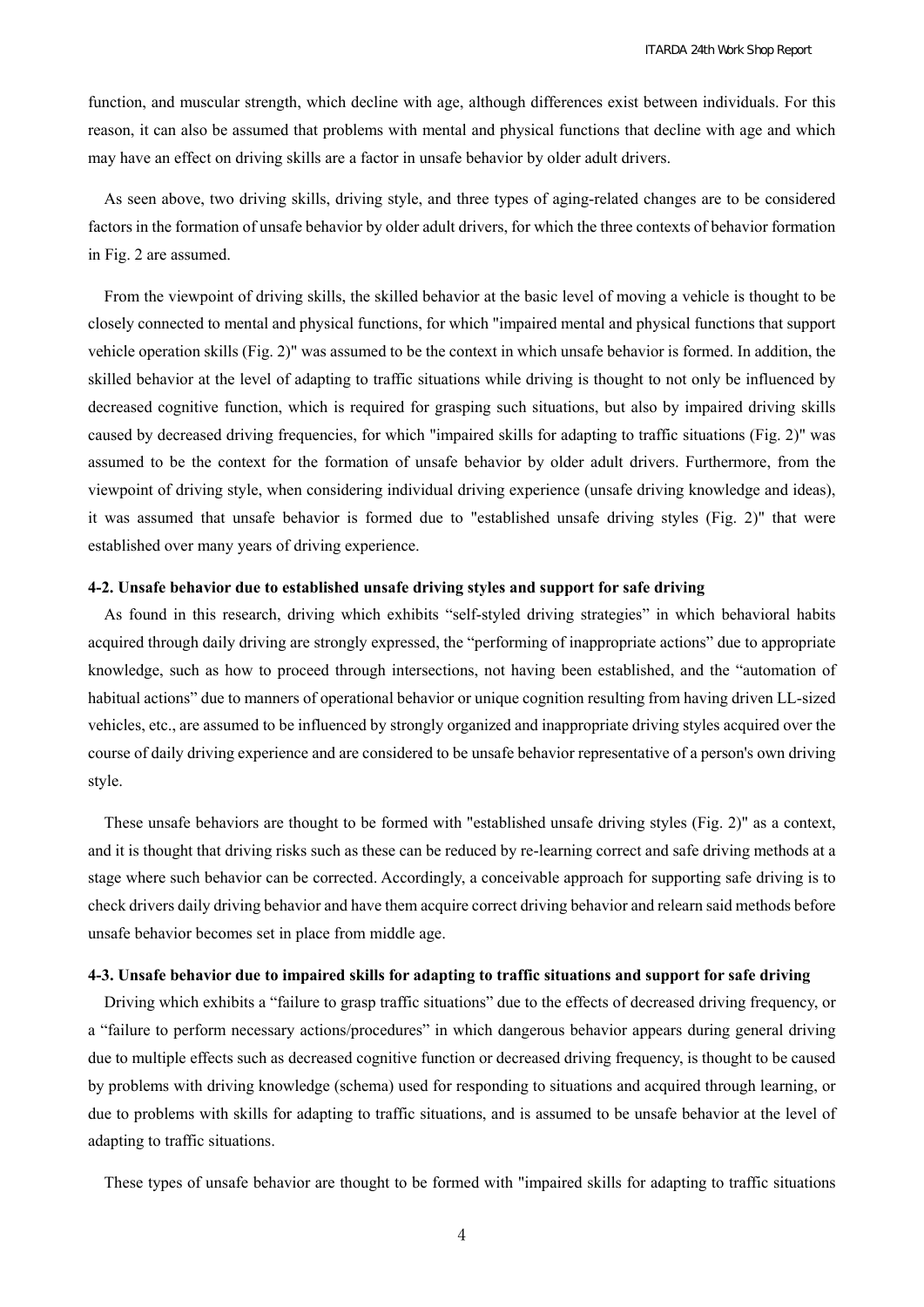(Fig. 2)" as a context, and because driving that had been possible until individuals reach an advanced age is influenced by factors such as decreased driving frequencies and decreased cognitive function, it is thought that these types of unsafe behavior are an expression of behaviors that are no longer possible. Accordingly, support for safe driving could include periodic skill training for drivers with decreased driving frequencies in order to prevent decreases in driving skills, or a scheme in which checks for decreased cognitive function and driving frequency are performed to enable early-stage detection of unsafe behavior related to an inability to grasp traffic situations, a skill which is likely to become impaired, and to provide training therefor. Furthermore, training on driving methods that suit an individual's current abilities is also necessary.

# **4-4. Unsafe behavior due to impaired mental and physical functions that support vehicle operation skills and support for safe driving**

Driving which exhibits a "failure to perform line-of-sight operation" suggestive of decreased cognitive function or an aging-related decline in eye movement ability, or which exhibits "delayed or forgotten reactions" suggestive of effects to memory when performing simple actions or operations and caused by decreases in reaction speed or attention due to age, is that in which an aging-related decline in a driver's fundamental ability to operate a vehicle and perform actions can be observed, and is assumed to be unsafe behavior at the level of vehicle operation.

These types of unsafe behaviors are thought to be formed with "impaired mental and physical functions that support vehicle operation skills (Fig. 2)" as a context, and it is thought that unsafe behavior in current traffic environments results from aging-related barriers that arise and limit drivers from retaining the abilities required for driving. As individuals age, their reaction slows and prevents them from moving their bodies or vehicles smoothly. To enable drivers to drive in a manner suitable for traffic environments despite such circumstances, it is conceivable that technical support could be provided in the form of vehicle-mounted driver-assist technology or by altering road environments in a manner that facilitates driving for older adults.

# **5. Conclusion**

It is not the case that all older adult drivers commit pedal misapplication. Unsafe behavior is expressed in various forms and with varying characteristics, such as behavior at the operation level and behavior at the level of adapting to traffic situations. Furthermore, unsafe behaviors by older adult drivers are not uniformly formed solely due to aging-related declines in mental and physical functions. When considering skilled behaviors that have been learned and aging-related changes, the behaviors of older adult drivers were observed as being formed with contexts such as impaired driving skills due to decreases in driving frequency and cognitive function, as well as established unsafe driving styles acquired through past driving experience.

In order to enable older adult drivers to continue driving safely, unsafe driving behavior must be prevented in advance to prevent accidents. In the future, services or schemes for providing appropriate driving support, either in the form of early-stage educational support or technical support, and depending on the contexts in which the various types of unsafe behavior exhibited by each and every driver are formed, will be required.

5